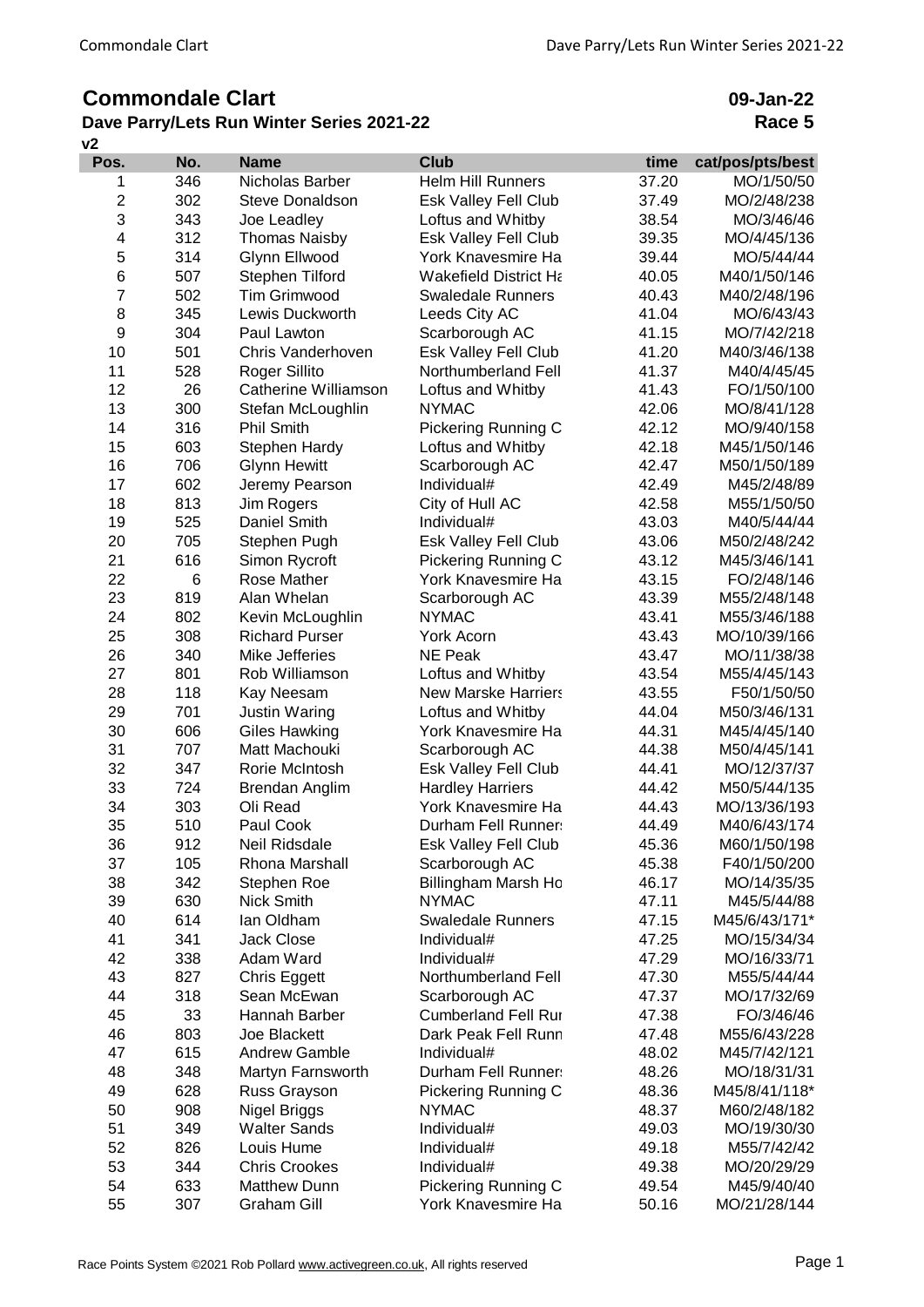| 56  | 127 | Ros Kelsey                   | Durham Fell Runner:        | 50.22 | F40/2/48/48   |
|-----|-----|------------------------------|----------------------------|-------|---------------|
| 57  | 309 | <b>Robert Bailey</b>         | Scarborough AC             | 50.34 | MO/22/27/139  |
| 58  | 527 | <b>Mark Harrison</b>         | Individual#                | 50.37 | M40/7/42/42   |
| 59  | 717 | <b>Richard Johnson</b>       | Pickering Running C        | 50.48 | M50/6/43/123  |
| 60  | 523 | Ken Wood                     | <b>Thirsk and Sowerby</b>  | 50.55 | M40/8/41/41   |
| 61  | 732 | Dave Foster                  | Individual#                | 51.13 | M50/7/42/42   |
| 62  | 350 | Harry Goodson                | Individual#                | 51.19 | MO/23/26/26   |
| 63  | 339 | John Monk                    | Individual#                | 51.25 | MO/24/25/25   |
| 64  | 39  | Meghan McCarthy              | Durham Fell Runner:        | 51.31 | FO/4/45/45    |
| 65  | 37  | Hannah Hardy                 | Individual#                | 51.39 | FO/5/44/44    |
| 66  | 817 | <b>Marc Davies</b>           | <b>Thirsk and Sowerby</b>  | 52.00 | M55/8/41/122  |
| 67  | 34  | Ursula Moore                 | York Knavesmire Ha         | 52.39 | FO/6/43/43    |
| 68  | 911 | <b>Andrew Robertson</b>      | Scarborough AC             | 53.11 | M60/3/46/133* |
| 69  | 999 | <b>Neil Scruton</b>          | Scarborough AC             | 53.17 | M70/1/50/150  |
| 70  |     |                              |                            |       |               |
|     | 5   | Cassie Read                  | York Knavesmire Ha         | 53.24 | FO/7/42/88    |
| 71  | 119 | Jo Armistead                 | Esk Valley Fell Club       | 53.39 | F40/3/46/89   |
| 72  | 1   | Rebecca Dent                 | Scarborough AC             | 53.54 | FU23/1/50/250 |
| 73  | 733 | David Swift-Rollinson        | Erewash Valley Runi        | 54.04 | M50/8/41/41   |
| 74  | 282 | Oonagh Bathgate              | <b>Swaledale Runners</b>   | 54.05 | F60/1/50/50   |
| 75  | 32  | Sarah Roe                    | Billingham Marsh Ho        | 54.16 | FO/8/41/41    |
| 76  | 275 | Janet Cordingley             | Individual#                | 54.20 | F60/2/48/198  |
| 77  | 524 | Michael Moloney              | Esk Valley Fell Club       | 54.30 | M40/9/40/40   |
| 78  | 4   | Rebecca Barnett              | <b>Swaledale Runners</b>   | 54.33 | FO/9/40/172   |
| 79  | 11  | Melanie Ellwood              | York Knavesmire Ha         | 54.41 | FO/10/39/75   |
| 80  | 627 | John Dodd                    | Individual#                | 55.35 | M45/10/39/75  |
| 81  | 526 | Ste Robson                   | York Knavesmire Ha         | 55.38 | M40/10/39/39  |
| 82  | 719 | <b>Chris Bourne</b>          | Scarborough AC             | 56.00 | M50/9/40/148  |
| 83  | 805 | David Field                  | Scarborough AC             | 56.15 | M55/9/40/210  |
| 84  | 261 | Karen Farmer Scott           | Pickering Running C        | 56.45 | F55/1/50/50   |
| 85  | 277 | <b>Caroline Glover</b>       | <b>Wharfedale Harriers</b> | 56.53 | F60/3/46/192* |
| 86  | 114 | <b>Caroline Graham</b>       | <b>Swaledale Runners</b>   | 56.55 | F40/4/45/173  |
| 87  | 158 | Stephanie Lishman            | Individual#                | 57.09 | F45/1/50/50   |
| 88  | 954 | Paul Lyons                   | <b>NYMAC</b>               | 57.14 | M65/1/50/50   |
| 89  | 620 | Stephen Paylor               | Individual#                | 57.16 | M45/11/38/74  |
| 90  | 106 | Lynn Humpleby                | Pickering Running C        | 57.25 | F40/5/44/130  |
| 91  | 913 | <b>Chris Buckley</b>         | Individual#                | 57.50 | M60/4/45/126  |
| 92  | 734 | Lee Shephard                 | Individual#                | 58.02 | M50/10/39/39  |
| 93  | 800 | David Anderson               | <b>East Hull Harriers</b>  | 58.15 | M55/10/39/197 |
| 94  | 821 | lan Farrer                   | Esk Valley Fell Club       | 58.34 | M55/11/38/79  |
| 95  | 975 | John Price                   | Individual#                | 58.51 | M70/2/48/196  |
| 96  | 126 | <b>Frances Blackett</b>      | Durham Fell Runner:        | 59.24 | F40/6/43/43   |
| 97  | 257 | <b>Claire Stewart</b>        | <b>Swaledale Runners</b>   | 60.30 | F55/2/48/96   |
| 98  | 621 | Duncan Fothergill            | <b>Thirsk and Sowerby</b>  | 60.47 | M45/12/37/37  |
| 99  | 900 | David Robinson               | <b>NYMAC</b>               | 61.13 | M60/5/44/213  |
| 100 | 251 |                              | <b>Thirsk and Sowerby</b>  | 61.38 | F55/3/46/96   |
|     |     | <b>Hilary Coventry</b>       |                            |       |               |
| 101 | 200 | Helen Ashworth               | <b>Thirsk and Sowerby</b>  | 61.48 | F50/2/48/96   |
| 102 | 825 | Dougie Nisbet                | Durham Fell Runner:        | 61.54 | M55/12/37/37  |
| 103 | 252 | Julie Clayton                | Scarborough AC             | 62.48 | F55/4/45/239  |
| 104 | 36  | Rachel Bostock               | <b>Selby Striders</b>      | 63.29 | FO/11/38/38   |
| 105 | 35  | <b>Cassandra Fennell</b>     | <b>Selby Striders</b>      | 63.30 | FO/12/37/37   |
| 106 | 202 | Debbie Rycroft               | Pickering Running C        | 63.35 | F50/3/46/140* |
| 107 | 950 | <b>Graham Wilkinson</b>      | <b>East Hull Harriers</b>  | 63.44 | M65/2/48/248  |
| 108 | 157 | Petra Chapman Gibbs          | York Knavesmire Ha         | 63.49 | F45/2/48/48   |
| 109 | 951 | Martin White                 | <b>New Marske Harriers</b> | 64.16 | M65/3/46/142  |
| 110 | 918 | <b>Nick Coombes</b>          | Scarborough AC             | 64.32 | M60/6/43/84   |
| 111 | 735 | Peter Riley                  | Middlesbrough and (        | 64.36 | M50/11/38/38  |
| 112 | 38  | Sarah Jarman                 | Individual#                | 64.39 | FO/13/36/36   |
| 113 | 208 | <b>Charlotte Louise Rich</b> | Individual#                | 64.54 | F50/4/45/45   |
| 114 | 281 | <b>Christine Robertson</b>   | Scarborough AC             | 66.41 | F60/4/45/45   |
| 115 | 631 | Barry John Cooper            | Individual#                | 67.07 | M45/13/36/77  |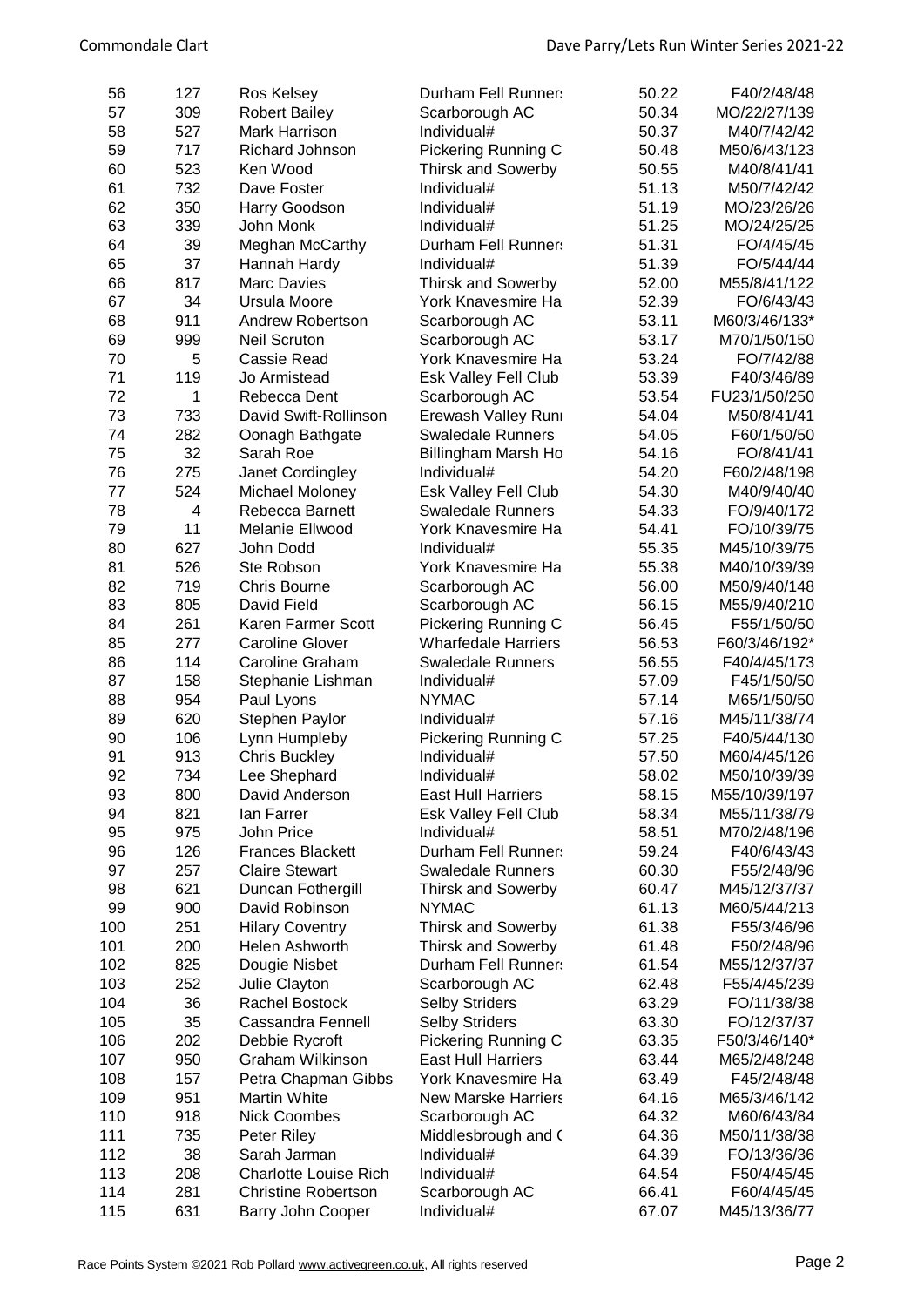| 116   | 904  | lan Robinson      | Esk Valley Fell Club       | 67.41 | M60/7/42/125 |
|-------|------|-------------------|----------------------------|-------|--------------|
| 117   | 920  | Malcolm Hewitson  | Quakers AC                 | 67.59 | M60/8/41/41  |
| 118   | 156  | Alice Hayter      | Pickering Running C        | 68.18 | F45/3/46/46  |
| 119   | 1000 | Ronnie Sherwood   | <b>New Marske Harriers</b> | 70.20 | M80/1/50/100 |
| 120   | 919  | Martin Organ      | Individual#                | 70.50 | M60/9/40/40  |
| 121   | 953  | Donald Buffham    | Otley AC                   | 71.39 | M65/4/45/91  |
| 122   | 255  | Gail Barnard      | Scarborough AC             | 72.57 | F55/5/44/89  |
| 123   | 276  | Sue Haslam        | Scarborough AC             | 74.08 | F65/1/50/200 |
| 124   | 250  | Sally Kingscott   | Scarborough AC             | 75.19 | F55/6/43/135 |
| 125   | 207  | Lisa Ellwood      | York Knavesmire Ha         | 75.27 | F50/5/44/44  |
| 126   | 990  | Michael Hetherton | Pickering Running C        | 77.06 | M75/1/50/150 |
| 127   | 952  | Graham Robinson   | Pickering Running C        | 84.19 | M65/5/44/137 |
| (End) |      |                   |                            |       |              |

| Club<br>Teams: |                                | <b>Points</b> | <b>Positions</b> | Team pts/total |
|----------------|--------------------------------|---------------|------------------|----------------|
|                | Esk Valley Fell Club 'A'       | 35            | 2,4,10,19        | 15/74          |
| 2              | Loftus and Whitby 'A'          | 68            | 3, 14, 25, 26    | 14/27          |
| 3              | Scarborough AC 'A'             | 73            | 9, 15, 21, 28    | 13/67          |
| 4              | <b>York Knavesmire Harrier</b> | 113           | 5,27,31,50       | 12/63          |
| 5              | NYMAC 'A'                      | 114           | 12,22,35,45      | 11/49          |
| 6              | <b>Pickering Running Club</b>  | 126           | 13,20,44,49      | 10/49          |
| 7              | Esk Valley Fell Club 'B'       | 196           | 29,33,62,72      | 9/50           |
| 8              | Scarborough AC 'B'             | 210           | 40,51,59,60      | 8/31           |
| 1.             | <b>York Knavesmire Harrier</b> | 21            | 2,9,10           | 15/60          |
| 2              | Durham Fell Runners 'A         | 36            | 6,7,23           | 14/14          |
| 3              | Scarborough AC 'A'             | 43            | 4,12,27          | 13/69          |
| 4              | Swaledale Runners 'A'          | 49            | 13,16,20         | 12/47          |
| 5              | <b>Pickering Running Club</b>  | 70            | 18,22,30         | 11/65          |
| 6              | York Knavesmire Harrier        | 87            | 17,31,39         | 10/22          |
| 7              | Thirsk and Sowerby Har         | 91            | 25,26,(40)       | 9/31           |
| 8              | Selby Striders 'A'             | 97            | 28,29,(40)       | 8/8            |
| 9              | Scarborough AC 'B'             | 107           | 34, 36, 37       | 7/48           |
|                |                                |               |                  |                |

\* = Bonus points not included

# = Non-counter (team)

## **Correction:**

21st Feb 2022 Age category correction in 84th posn